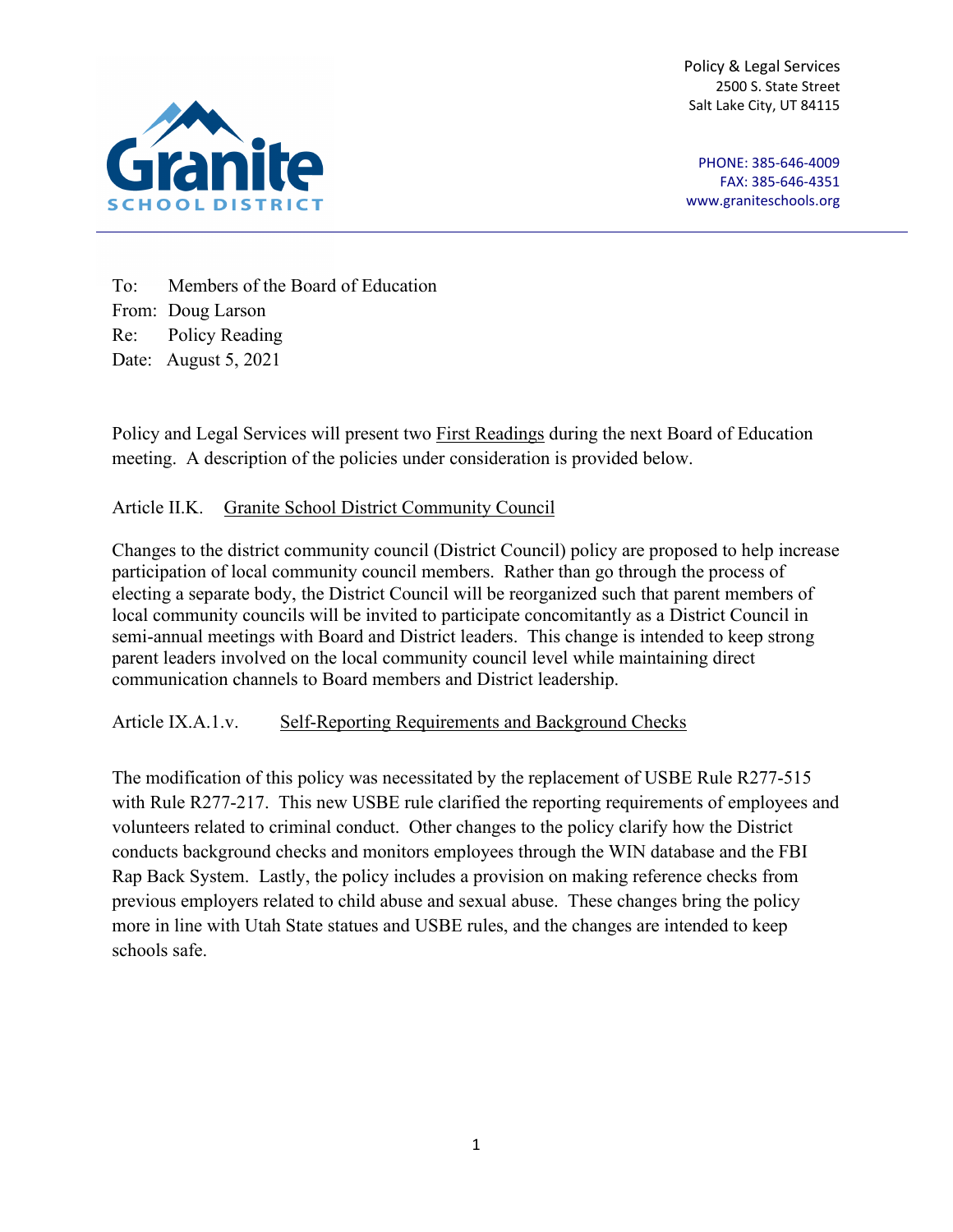### Article II.K. Granite School District Community Council

#### A. Purpose

The Board of Education of Granite School District (the Board) believes that the legislature has established, as a matter of state policy, that locally elected boards of education govern, control, and manage District schools. Furthermore, the legislature has established school community councils as the mechanism whereby boards of education receive community input. The Board's policy regarding the statutory requirements is Article VIII.A.23.

In addition to the foregoing, the Board is committed to establishing a culture of listening and responding to patrons, strengthening and collaborating with community councils, and providing timely and accurate information at all levels within the District. With this policy, a Granite School District Community Council (District Council) is established.

#### B. Membership and Functions

The District Council shall be composed of all parent members of local school community councils duly elected after September of each school year.

The Board president, vice-president, an assigned third Board member, and superintendent shall meet with District Council semi-annually, or more often as appropriate, to maintain open communication channels with patrons, , facilitate collaboration among local councils, and provide timely and accurate information to school communities. District Council meetings will be scheduled in schools throughout the District. While not directly invited to participate, other parents or guardians of Granite School District students shall not be excluded from District Council meetings. A report of District Council meetings will be shared with the full Board.

- 1. In general, the District Council shall endeavor to:
	- a. support the interests of children, parents, schools and the District;
	- b. encourage parents and patrons to participate in the development and implementation of programs and decisions affecting the schools;
	- c. promote educational achievement;
	- d. identify needs and priorities for individual schools and for the District as a whole;
	- e. communicate and resolve concerns; and
	- f. identify opportunities to strengthen relationships between all stakeholders, including governmental entities that provide services to children and families in the Granite School District.

August 2021